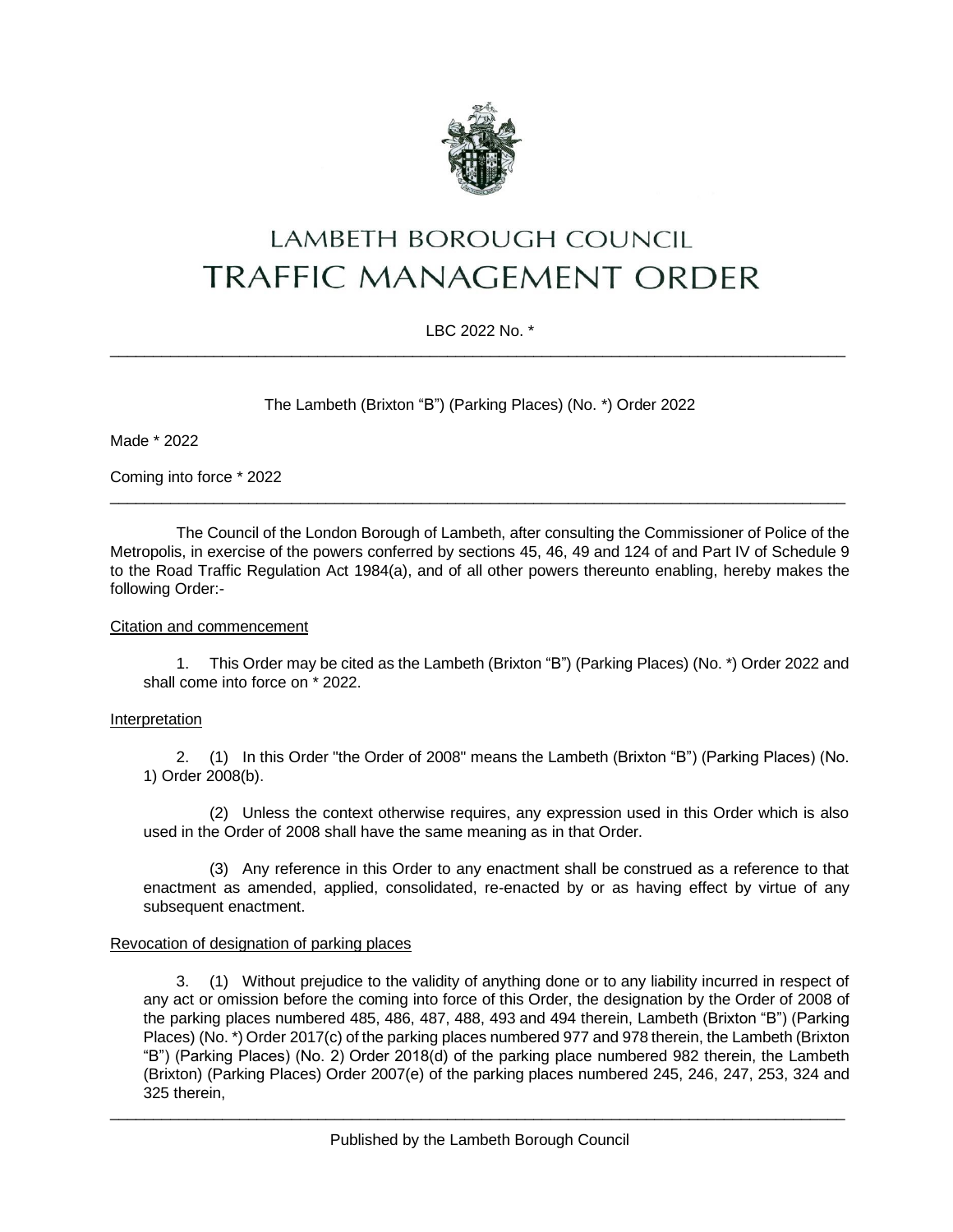the Lambeth (Brixton "B") (Parking Places) (No. 2) Order 2010(a) of the parking places numbered 733 and 734 therein, the Lambeth (Brixton "B") (Parking Places) (No. \*) Order 2017(b) of the parking place numbered 877 therein, the Lambeth (Brixton "B") (Parking Places) (No. \*) Order 2016(c) of the parking places numbered 855 and 856 therein, are hereby revoked.

### Designation of parking places and application of the Order of 2008 thereto

4. (1) Each area on a highway comprising the length of carriageway of a street specified in column 2 of the Schedule to this Order and bounded on one side of that length by the edge of the carriageway and on the other sides by a white line marking is designated as a parking place.

(2) The reference in this Article to a white line marking shall be construed as a reference to the white line marking (either broken or continuous) provided for in Schedule 7 to the Traffic Signs Regulations and General Directions 2016(d) or, if applicable, authorised by the Secretary of State by virtue of section 64 of the Road Traffic Regulation Act 1984.

(3) The provisions of the Order of 2008 (other than Articles 3, 16 and 57) shall apply to the areas designated as parking places by this Order as if in those provisions any reference to a parking place included a reference to an area designated as a parking place by this Order and as if any reference to Schedule 18 to the Order of 2008 included a reference to the Schedule to this Order.

Placing of traffic signs, etc.

- 5. The Council shall:-
	- (a) place and maintain traffic signs indicating the limits of each parking place referred to in the Schedule to this Order;
	- (b) place and maintain in or in the vicinity of each parking place referred to in the Schedule to this Order traffic signs indicating that such parking place may be used during the permitted hours for the leaving only of the vehicles specified in Article 4(10) and 4(11) of the Order of 2017 respectively; and
	- (c) carry out such other work as is reasonably required for the purposes of the satisfactory operation of each parking place referred to in the Schedule to this Order.

Dated this \* day of \* 2022.

Ben Stevens Highway Network Manager

\_\_\_\_\_\_\_\_\_\_\_\_\_\_\_\_\_\_\_\_\_\_\_\_\_\_\_\_\_\_\_\_\_\_\_\_\_\_\_\_\_\_\_\_\_\_\_\_\_\_\_\_\_\_\_\_\_\_\_\_\_\_\_\_\_\_\_\_\_\_\_\_\_\_\_\_\_\_\_\_\_\_\_\_

(a) LBC 2010/28 (b) LBC 2017/4 (c) 2016/50 (d) S.I. 2016/362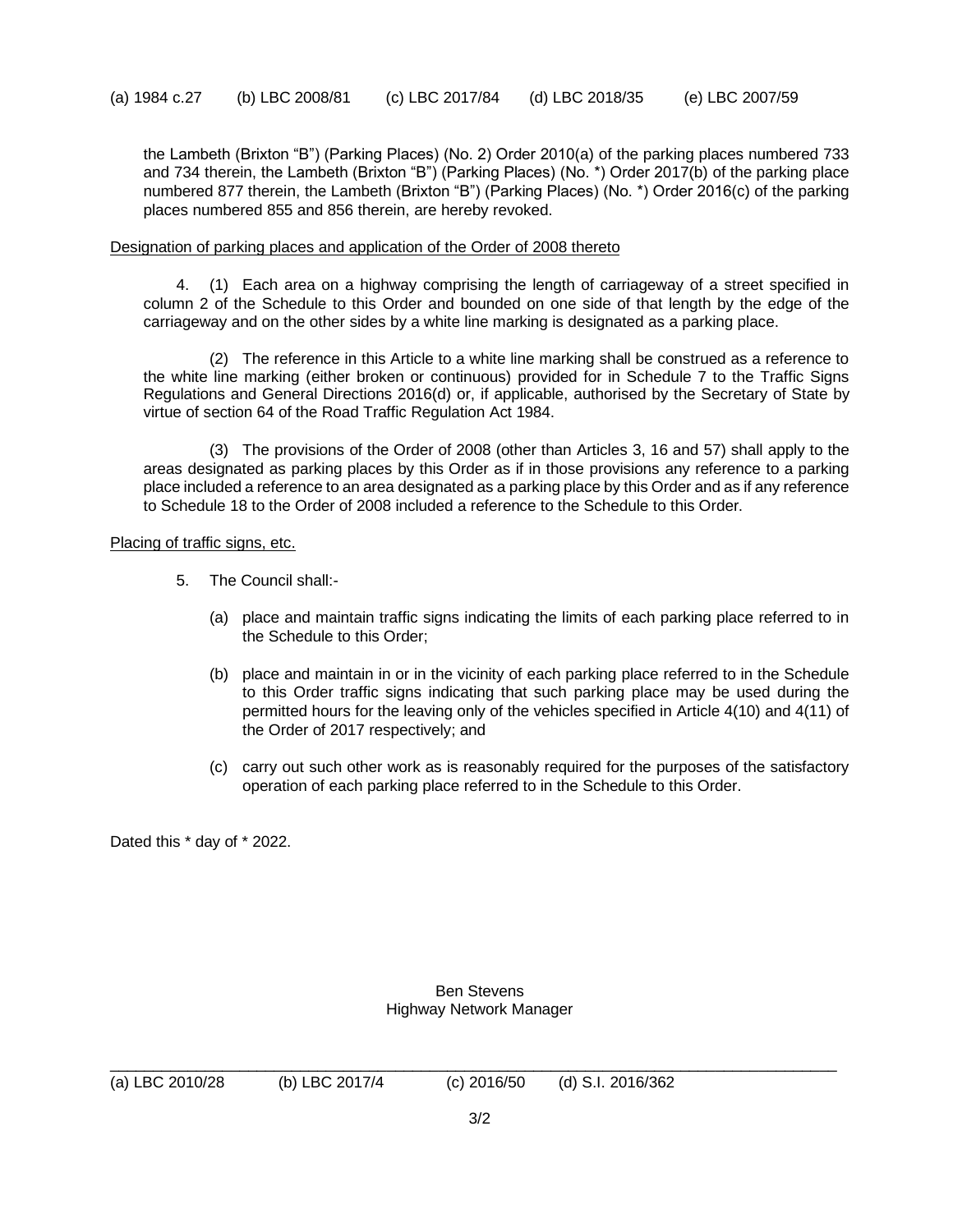#### **SCHEDULE**

IN RELATION TO THE PARKING PLACE REFERRED TO IN THIS SCHEDULE THE EXPRESSION "PERMITTED HOURS" MEANS THE PERIOD BETWEEN 8.30 A.M. AND 5.30 P.M. ON MONDAYS TO FRIDAYS INCLUSIVE, ANY SUCH DAY NOT BEING CHRISTMAS DAY, GOOD FRIDAY OR A BANK HOLIDAY.

PARKING PLACE IN WHICH A VEHICLE MAY BE LEFT DURING THE PERMITTED HOURS PROVIDED THE VEHICLE DISPLAYS EITHER A VALID HARD-COPY MAIN-ZONE RESIDENTS' PERMIT, A VALID HARD-COPY SUB-ZONE RESIDENTS' PERMIT, A VALID HARD-COPY CAR CLUB PERMIT, A VALID HARD-COPY TRADE PERMIT OR A VALID HARD-COPY VISITORS' PERMIT, ISSUED IN RESPECT OF THAT VEHICLE, OR THERE APPEARS ON A HAND-HELD DEVICE AN INDICATION THAT AN ELECTRONIC VERSION OF ONE OF THOSE PERMITS HAS BEEN GRANTED IN RESPECT OF THE VEHICLE AND THAT THE PERMIT IS VALID.

| No. of<br>parking<br>place | Designated parking place                                                                                                                                                                                | Special<br>manner of<br>standing |
|----------------------------|---------------------------------------------------------------------------------------------------------------------------------------------------------------------------------------------------------|----------------------------------|
| 1                          | 2                                                                                                                                                                                                       | 3                                |
| ***                        | FERNDALE ROAD, the north side, from a point 7.50 metres east of the<br>eastern kerb line of Bedford Road for a point 34.50 metres east of that<br>kerb-line.                                            |                                  |
| ***                        | FERNDALE ROAD, the north side, from a point 11.0 metres west of<br>the eastern boundary of No. 4a Ferndale Road to a point 4.50 metres<br>east of the common boundary of Nos. 32 and 34 Ferndale Road.  |                                  |
| ***                        | FERNDALE ROAD, the north side, from a point 1.0 metres west of the<br>common boundary of Nos. 36 and 38 to a point 0.50 metres west of the<br>common boundary of Nos. 38 and 40 Ferndale Road           |                                  |
| ***                        | FERNDALE ROAD, the north side, from the common boundary of Nos.<br>58 and 60 Ferndale Road to the common boundary of Nos. 82 and 84<br>Ferndale Road.                                                   |                                  |
| ***                        | FERNDALE ROAD, the north side, from the common boundary of Nos.<br>84 and 86 Ferndale Road to the common boundary of Nos. 88 and 90<br>Ferndale Road.                                                   |                                  |
| ***                        | FERNDALE ROAD, the north side, from a point 0.50 metres west of<br>the common boundary of Nos 160 and 162 Ferndale Road to a point<br>9.0 metres west of the western boundary of No. 148 Ferndale Road. |                                  |